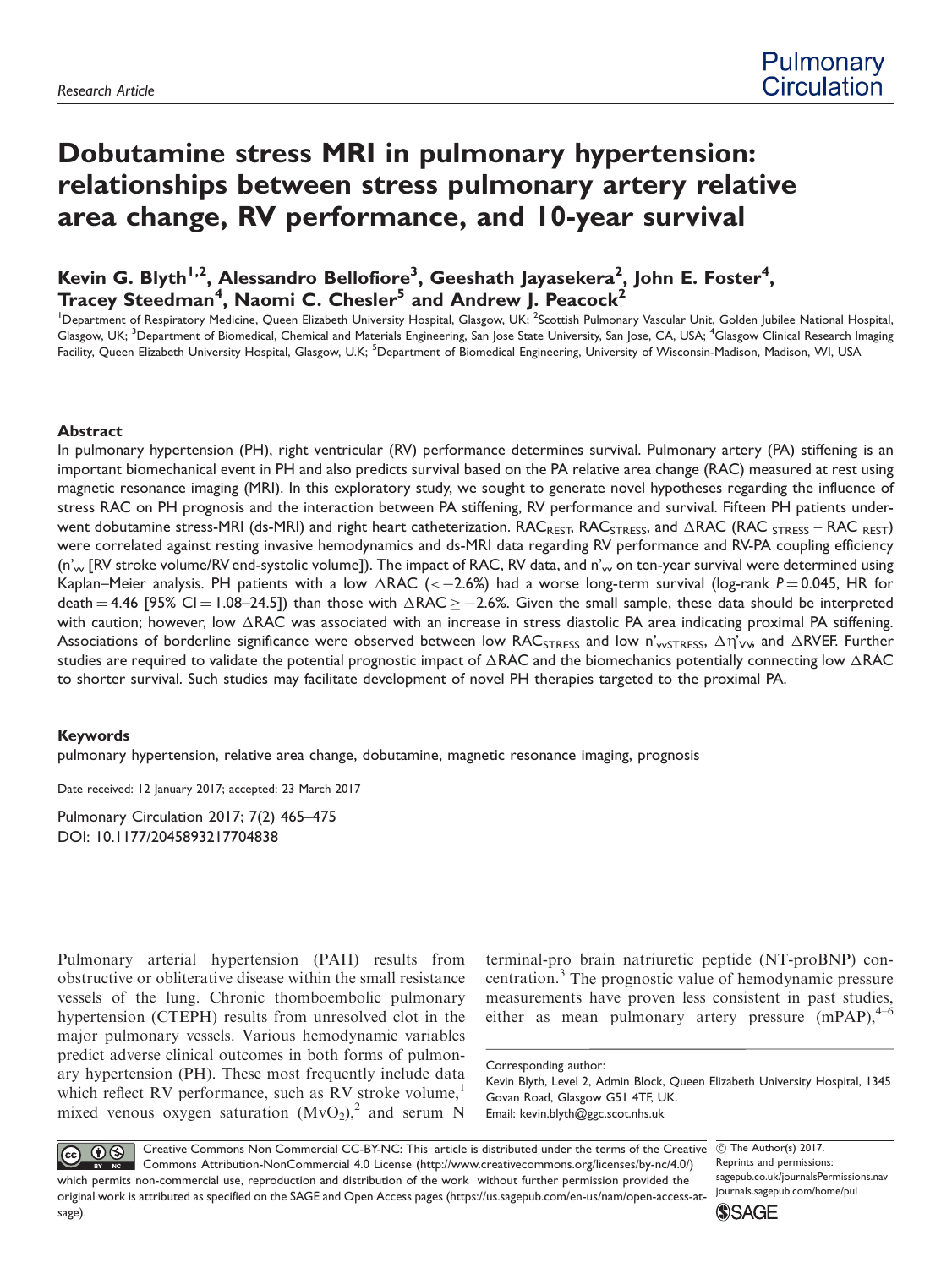which reflects the constant component of RV afterload, or PA pulse pressure, $\frac{7}{1}$  which is more indicative of pulsatile load. This has led investigators to seek alternative mechanisms by which RV failure evolves in patients with PH, in the hope that compensatory treatments can be introduced to arrest this event.

PH is commonly associated with pathological stiffening of the proximal pulmonary arteries (PA), a process that is known to further impair RV performance.<sup>8</sup> The basic mechanism(s) responsible for PA stiffening in PH are complex and will depend upon several biomechanical factors including the PA wall thickness and the non-linear dependence of the PA elastic modulus on blood pressure.<sup>4,9</sup> PA pressure will in turn be determined by RV stroke volume and RV afterload. Given these complexities, interactions between PA stiffening, RV performance, and outcome should ideally be studied using invasive hemodynamic methods, combined with volumetric data from MRI. However, it is difficult to conduct these studies in patients with PH. Moreover, recent data demonstrate that MRI, used alone, can be used to accurately assess both PA stiffening, via the PA relative area change  $(RAC)$ ,<sup>10</sup> and the efficiency of coupling between the RV and PA, using the ratio of RV stroke volume over RV end-systolic volume (SV/ESV, also termed  $\eta'_{VV}$ ),<sup>11</sup> although the accuracy of this approximation is still the subject of some debate.

RAC is defined as the ratio of the change in PA area during the cardiac cycle  $(A_{MAX} - A_{MIN})$  over the PA area at either diastole  $(A_{MIN})$  or systole  $(A_{MAX})$ . Gan et al. recently demonstrated a negative curvilinear relationship between RAC and mean PAP measured at rest in PH patients.<sup>12</sup> They also demonstrated that patients with a low resting RAC  $(<16\%)$  had a poorer prognosis, a finding that was later corroborated by Swift et al. $^{13}$  This later study also demonstrated that abnormal RAC could be detected even in PH patients with early disease, as characterized by a mild elevation in PVR (<4 Woods Units [WU]) and normal RV function. This suggests a potential role for RAC as a risk stratification biomarker, $13$  perhaps facilitating treatment intensification in appropriate patients.

In the current study, we sought to generate novel hypotheses regarding the influence of stress RAC on PH prognosis and the interaction between PA stiffening, RV performance, and survival. A recent study by Sharma et al. illustrates that stress testing can reveal additional predictive information to studies performed at rest. Using dobutamine-stress echocardiography, this group was able to accurately detect subclinical reductions in RV contractile reserve using a stress protocol similar to the current study.<sup>8</sup> Our approach was to measure RAC at rest and stress using MRI in a small cohort of PH patients. Long-term follow-up in a national PH center provided prognostic information. We chose MRI over echocardiography because of its superior tissue contrast, higher spatial resolution, and ability to image the PA at any angle, making it the recommended modality for this purpose. $14$ 

### Methods

### Study participants

Fifteen participants were recruited during elective inpatient assessment for suspected PH at the Western Infirmary (now Queen Elizabeth University Hospital), Glasgow, UK, between August 2004 and July 2005. All underwent a standard series of diagnostic tests, including right heart catheterization, $^{15}$  in addition to dobutamine stress-MRI (ds-MRI). Five younger volunteers underwent ds-MRI alone. All participants gave informed written consent to a study protocol that had been approved by the West of Scotland Research and Ethics Committee. Exclusion criteria included contraindications to MRI, e.g. claustrophobia, metal implants or foreign bodies, and contraindications to dobutamine, e.g. aortic stenosis, hypokalemia, and dobutamine allergy. No participants were taking chronotropic medication at the time of MRI and no patients had received any diseasetargeted therapy for PH.

### Follow-up and survival

All cases were followed up at a national PH center. The frequency of clinic visits was dependent on clinical progress and varied between one and six months. Survival information was retrieved retrospectively from a prospectively populated database. This was calculated, in days, from the date of right heart catheterization to death or the date of database review in surviving patients. Patients were excluded from survival analyses if an explicitly unrelated cause of death was recorded.

### MRI examination

All studies were performed on a 1.5 T MRI scanner (Sonata Magnetom, Siemens, Germany) using an identical protocol in patients and younger volunteers. In PH patients, all scans were performed within 48 h of right heart catheterization. Prior to ds-MRI, all participants were weighed to allow calculation of a dobutamine infusion rate (see the ''Dobutamine Infusion'' subsection). The dobutamine infusion was connected (but not started) and a brachial artery sphygmomanometer and three-lead ECG monitoring were attached before the participant was moved inside the magnet.

Baseline measurements. Baseline MRI measurements were recorded as previously reported.<sup>16,17</sup> MR velocity flow mapping was used to determine RV stroke volume (RVSV) from flow in the main PA. Flow maps were planned perpendicular to the target vessel in a double-oblique plane, at least 1.5 cm distal to the pulmonary valve. A velocity-encoded k-space segmented gradient-echo sequence was used (imaging parameters: echo time/repetition time  $[TE/TR] = 3.1/16$  ms, flip angle  $[FA] = 15^\circ$ , slice thickness = 6 mm, temporal resolution = limited by TR, image matrix = 256, field of view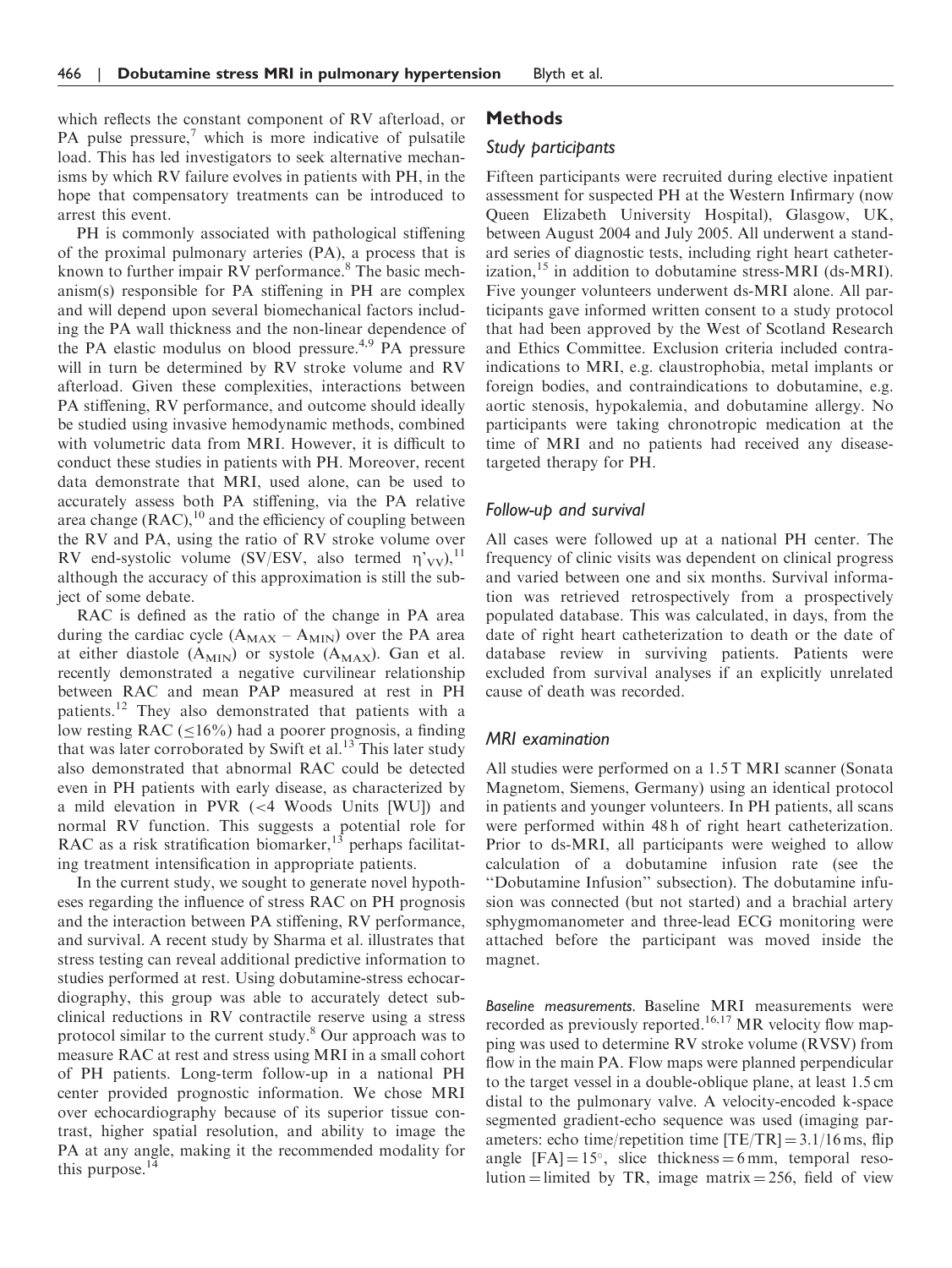$[FOV] = 380$  mm, in-plane resolution =  $1.9 \times 1.5$  mm, velocity encoding range =  $150 \text{ cm/s}$  to generate 45 matched pairs of anatomical and velocity images. TrueFISP cine images of the main PA were then acquired utilizing copied sliced positions from the flow map sequence. Retrospective ECG-gating was used to ensure coverage of the complete cardiac cycle. Participants were instructed to breathe freely throughout this section of the protocol. The average acquisition time was 2–3 min.

Dobutamine infusion. Dobutamine was administered using a digital syringe driver loaded with a 50-mL syringe containing 50 mg of dobutamine hydrochloride (Posiject, Boehringer Ingelheim) diluted in 0.9% saline. The syringe driver was located in the control room, away from the magnet, and attached to the participant by a length of tubing fed through a wave-guide conduit. The infusion was started at  $5 \text{~mcg/kg/min}$  and increased in  $5 \text{~mcg}$ steps every 5 min to achieve the maximum tolerated dose, up to a ceiling of 20 mcg/kg/min. Heart rate, symptoms, and a three-lead ECG trace were monitored throughout and systemic BP was measured at every 3-min interval. The following predefined criteria were used as triggers to defer any further increase in dobutamine dose, and if persistent prompt a 5 mcg/kg/min reduction in infusion rate: (1) rise in  $HR > 50\%$ ; (2) fall in systolic  $BP > 20\%$ ; (3) intolerable side-effects or participant's request.

Stress measurements. Stress measurements were initiated once the maximum tolerated dose of dobutamine had been reached and a steady state had been achieved (i.e. after at least 3 min on this dose). No specific alterations were made to the imaging protocol for stress imaging. However, the velocity-encoding gradient was modified to accommodate higher stroke volume velocities (maximum 300 cm/s) in approximately half of the PH patients and all of the younger volunteers.

### MRI analysis

All images were analyzed by a single experienced operator (KGB) using the Argus analysis software (Siemens, Germany). Scans were coded by number and analyzed in batches. KGB was blinded to the identity and hemodynamic results of the patients. A second experienced operator (GJ) contoured the MPA at rest and stress to provide interobserver data for  $\triangle RAC$ . GJ was blinded to all clinical data and KGB's results.

Pulmonary artery area and determination of relative area change. Maximum PA area  $(A_{MAX})$  and minimum PA area  $(A_{MIN})$  were measured at rest  $(A_{MAX \text{ REST}})$  and  $A_{MIN \text{ REST}}$ ) and stress  $(A_{MAX STRESS}$  and  $A_{MINSTRESS}$ ) on ds-MRI images by manual planimetry using Osirix for Mac v5.8 (Pixmeo, Bernex, Switzerland). Example images are shown in Fig. 1. The change in  $A_{MAX}$  ( $\Delta A_{MAX}$ ) and  $A_{MIN}$  $(∆A<sub>MIN</sub>)$  between rest and stress were calculated as



Fig. 1 Representative MRI images of the main pulmonary artery (MPA) acquired at rest (a, b) and at stress (c, d) in PH patient 1. The intima of the MPA was manually contoured at all time points using Osirix for Mac v5.8 (Pixmeo, Bernex, Switzerland) allowing measurement of the minimum PA area (A<sub>MIN</sub> (a, c)) and maximum PA area (A<sub>MAX</sub> (b, d)). These data were used to calculate RAC<sub>REST</sub>, RAC<sub>STRESS</sub>, and ARAC, which were  $12\%$ ,  $9\%$ , and  $-3\%$  for this patient, respectively.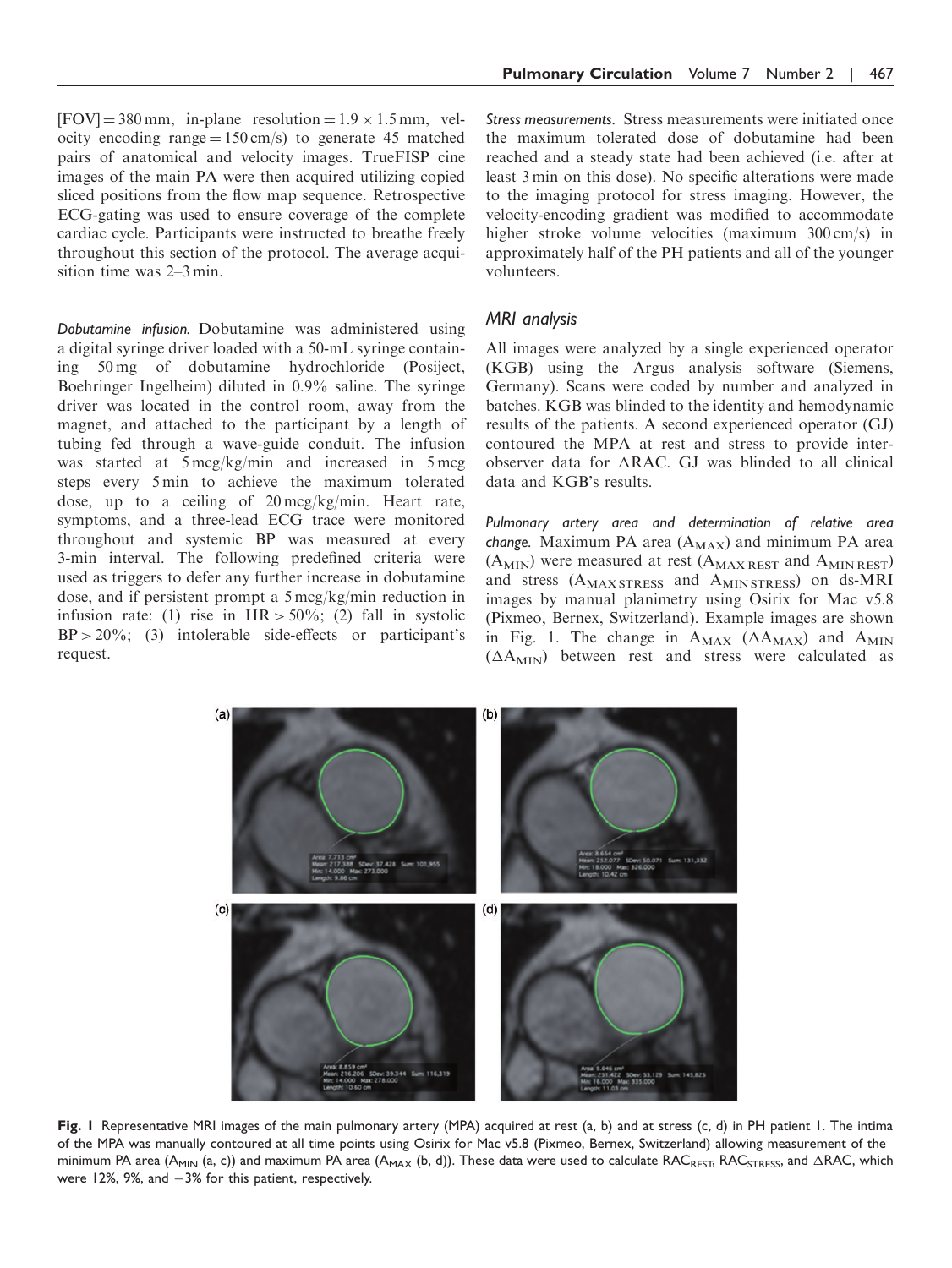$(A_{MAX or MINSTRESS} - A_{MAX or MIN REST})$ . RAC at rest  $(RAC_{REST})$  and RAC during stress  $(RAC_{STRESS})$  were calculated as  $RAC = (A_{MAX} - A_{MIN})/A_{MIN}$ , using PA measurements recorded under appropriate conditions, as in earlier publications. The change in RAC between rest and stress ( $\triangle RAC$ ) was calculated as ( $RAC<sub>STRESS</sub> - RAC<sub>REST</sub>$ ).

Right ventricular volume, ejection fraction, and RV-PA coupling. Planimetry of selected short axis images was used to measure RV volumes as described previously.<sup>18</sup> Each value was indexed against body surface areas and is reported as RV end-diastolic volume index (RVEDVI), RV endsystolic volume index (RVESVI). Velocity encoded flow maps were analyzed to determine RVSV at rest and during stress using techniques described in earlier publications.<sup>10</sup> The Argus analysis software was utilized, including background subtraction to correct for velocity measurement error (or ''baseline drift'') by assessing a region of zero flow at each point in the cardiac cycle. Prior to analysis, each image set was inspected to verify accurate depiction of the target vessel and the absence of artefacts including aliasing on the velocity images. The software automatically computed the flow rate (in  $mL/s$ ) during each time point within the target vessel. These data were integrated with the area of the target vessel and the positive values summed to produce RVSV. These values were indexed against body surface area to compute RV stroke volume index (RVSVI). Right ventricular ejection fraction (RVEF  $(\%)$ ) was determined as (stroke volume/end-diastolic volume)  $\times$  100. Changes in RV volumes, RVEF, and heart rate between rest and stress were calculated as a percentage (e.g.  $\Delta \text{RVSVI}$  = (( $\text{RVSVI}_{\text{STRESS}}$  –  $RVSVI_{REST}$ / $RVSVI_{REST}$ )  $\times$  100).

RV-PA coupling efficiency is most accurately described by the ratio maximal systolic ventricular elastance  $(E_{\text{max}})$  to effective arterial elastance  $(E_a)$ , with these data being measured invasively. However, Sanz et al. recently demonstrated that  $E_{\text{max}}/E_a$  can be approximated non-invasively using the parameter  $\eta'_{VV}$ , which is the ratio of RV stroke volume/ $RV$  end-systolic volume, measured by  $MRI$ .<sup>11</sup> Previous studies demonstrated that optimal ventriculoarterial coupling occurs when  $E_{\text{max}}/E_a$  (or the non-invasive equivalent  $\eta'_{VV}$ ) is close to unity,<sup>19</sup> with lower values occurring in pulmonary vascular disease.<sup>11,20</sup>  $\eta$ '<sub>VV</sub> was determined in the current study as RV stroke volume/RV end-systolic volume. In the current study, the change in  $\eta'_{VV}$  between rest and stress  $(\Delta \eta'_{VV})$  was calculated as  $(\eta'_{VV}$  STRESS –  $\eta'_{VV}$  REST).

### **Statistics**

A sample size calculation indicated that 15 paired observations in PH patients were required to reliably detect a reduction in median  $\triangle RAC$  in the PH group of at least 28% using the Wilcoxon matched-pairs signed rank test, assuming a one-sided  $\alpha = 0.05$  and 80% power. This calculation used data on resting RAC collected in healthy controls and patients with Acquired Immunodeficiency Syndrome (AIDS) and observed proximal PA stiffening and RV remodeling on MRI.<sup>21</sup> These data were chosen because no stress data had been reported when the study was designed. Echocardiographic systolic PAP estimates were only available in 5/13 AIDS patients reported in this study (mean systolic PAP = 40.4 ( $\pm$ 25) mmHg) but the observed MRI abnormalities were consistent with elevated RV afterload, likely associated with Human Immunodeficiency Virus (HIV)-associated pulmonary vascular disease.<sup>21</sup> Given the small sample size, non-parametric tests were used where possible. All values are presented as median (interquartile range) unless otherwise stated. In PH patients, comparisons between resting and stress MRI measurements were made using the Wilcoxon matched-pairs signed rank test. Since this test cannot be used in samples smaller than six, the paired t-test was used for these comparisons in the younger volunteer population and in comparisons of measurements in low and high  $\triangle RAC$  subgroups. Correlation was assessed using Spearman's rho test and  $P$  values were adjusted by Bonferroni's method (0.05/number of comparisons). Agreement between MRI reporters regarding RAC in PH patients was assessed using the intraclass correlation coefficient (ICC, two-way mixed effects model). The PH population was dichotomized either side of the median values of  $RAC_{REST}$ ,  $RAC_{STRESS}$ , and  $\Delta RAC$ . Kaplan–Meier mortality curves were generated for these dichotomized groups and any inequalities in mortality rates were assessed by log rank testing. Differences in the risk of death between groups were quantified by hazard ratios (95% confidence interval [CI]). Differences in RV parameters or hemodynamic measurements within each group were assessed using the Mann– Whitney test. All statistical analyses were performed using GraphPad Prism 6 for Mac (GraphPad, San Diego, CA, USA) or SPSS v.22 (SPSS, Chicago, IL, USA). All tests were two-sided and assumed a significance level of 0.05.

### **Results**

### Population demographics and clinical findings

PAH or CTEPH was confirmed in all 15 patients. Clinical and hemodynamic results for this cohort are summarized in Table 1. The five volunteers were all men, had no history of cardiorespiratory disease, and were significantly younger than PH patients (median age  $= 33$  years, age range  $=$ 31–49 years; PH patients: median  $age = 54$  years, age range  $= 45-60$  years;  $P = 0.013$ ). Seven of 12 PH patients died over the follow-up period. The median survival time was 3045 days. Patient 7 (see Table 1) was excluded from long-term survival analyses having died from surgical complications directly related to attempted pulmonary endarterectomy (PEA). No other patients with CTEPH were referred for PEA.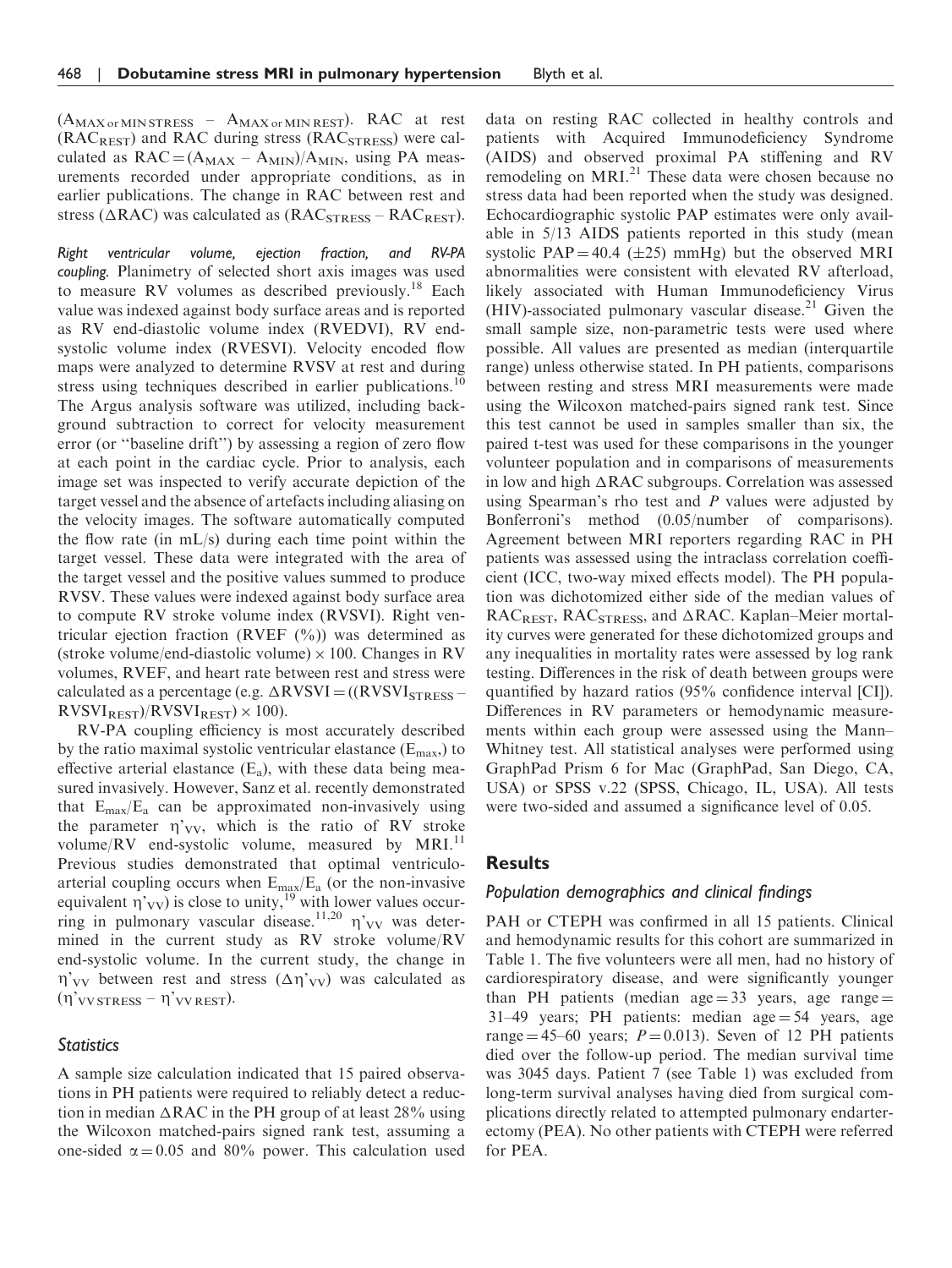| Patient         | Age<br>(years) | Sex | Diagnosis    | <b>NYHA</b><br>class | mPAP<br>(mmHg) | CI<br>(L/min/m <sup>2</sup> ) | <b>PVR</b><br>(mmHg/L/min) | <b>RAP</b><br>(mmHg) | MVO <sub>2</sub><br>$(\%)$ | <b>PCWP</b><br>(mmHg) | NT-proBNP<br>(ng/L) |
|-----------------|----------------|-----|--------------|----------------------|----------------|-------------------------------|----------------------------|----------------------|----------------------------|-----------------------|---------------------|
|                 | 62             | F   | <b>CTEPH</b> | III                  | 49             | 2.1                           | $\overline{0}$             | 5                    | 60                         | 8                     | 3870                |
| $\overline{2}$  | 45             | F   | <b>iPAH</b>  | III                  | 49             | 1.6                           | 16                         | 9                    | n/a                        | 4                     | 669                 |
| 3               | 51             | F   | PAH-CTD      | $\mathbf{III}$       | 49             | 2.4                           | 2                          | 5                    | 72                         | 7                     | 126                 |
| 4               | 43             | F   | PAH-CTD      | $\mathbf{III}$       | 53             | 3.3                           | 9                          | $\overline{2}$       | 60                         | 8                     | 803                 |
| 5               | 45             | F   | <b>CTEPH</b> | III                  | 45             | 3.6                           | 7                          |                      | 70                         | 5                     | 254                 |
| 6               | 56             | F   | PAH-CTD      | Ш                    | 58             | 1.7                           | 18                         | 6                    | 63                         | 7                     | 2715                |
| 7               | 67             | M   | <b>CTEPH</b> | $\mathbf{III}$       | 42             | 2.3                           | 8                          | 5                    | 61                         | 8                     | 1544                |
| 8               | 60             | F   | <b>iPAH</b>  | $\mathbf{III}$       | 65             | 1.6                           | 23                         | 7                    | 63                         | 6                     | 852                 |
| 9               | 54             | M   | <b>iPAH</b>  | $\mathsf{I}$         | 51             | 2.5                           | 8                          | 9                    | n/a                        | $\overline{0}$        | 40                  |
| $\overline{10}$ | 59             | M   | <b>iPAH</b>  | $\mathbf{I}$         | 30             | 2.3                           | 7                          | 5                    | 68                         | 8                     | 106                 |
| $\mathbf{H}$    | 74             | F   | <b>CTEPH</b> | III                  | 69             | 2.5                           | 4                          | $\mathbf{2}$         | 64                         | $\overline{0}$        | n/a                 |
| 12              | 50             | F   | PAH-CTD      | $\mathbf{III}$       | 43             | $\overline{2}$                | 12                         | 3                    | 53                         | 5                     | 4672                |
| 13              | 54             | F   | <b>iPAH</b>  | $\mathbf{III}$       | 47             | 2.5                           | 8                          | 8                    | 76                         | $\mathsf{H}$          | 81                  |
| 4               | 38             | F   | <b>iPAH</b>  | $\mathbf{I}$         | 25             | 2.2                           | 7                          | $\overline{2}$       | 58                         | n/a                   | 33                  |
| 15              | 56             | M   | <b>CTEPH</b> | III                  | 79             | 1.9                           | 9                          | 18                   | 61                         | 7                     | 64                  |

Table 1 Clinical and hemodynamic results in 15 patients with PH.

CTEPH, chronic thrombo-embolic PH; iPAH, idiopathic pulmonary arterial hypertension; PAH-CTD, PAH related to connective tissue disease; PAP, pulmonary artery pressure; CI, Cardiac Index; PVR, pulmonary vascular resistance; RAP, right atrial pressure; MVO2, mixed venous oxygen saturation; PCWP, pulmonary capillary wedge pressure; NT-proBNP, N terminal pro-B type natriuretic peptide.

### Dobutamine dose and symptoms

There were no serious adverse events and all participants completed the study. Of the 15 PH patients, five experienced breathlessness, one reported light-headedness, and one reported headache. None of these symptoms were intolerable or necessitated a reduction in dobutamine dose. Excessive tachycardia  $(>50\%$  of resting HR) necessitated a reduction in the dobutamine dose to 15 mcg/kg/min in 4/15 patients (patients 3, 7, 8, and 9) before stress-MRI was initiated. The maximum tolerated dose was, therefore, 20 mcg/kg/min in 11 patients and 15 mcg/kg/min in four patients.

### Pulmonary artery area and RAC

Data are described in detail in Table 2.  $A_{MIN}$  REST was significantly larger in PH patients (median =  $8.3 \text{ cm}^2$ , range  $= 5.9 - 10.4 \text{ cm}^2$ ) than in younger volunteers (med- $\text{tan} = 5.2 \text{ cm}^2$ ,  $\text{range} = 3.6 - 5.7 \text{ cm}^2$ ;  $P = 0.0037$ ). Similarly,  $A_{MAX \text{ REST}}$  was larger in PH patients (median = 9.3 cm<sup>2</sup>, range  $= 7.3 - 11.4 \text{ cm}^2$  than younger volunteers (med $an = 6.8 \text{ cm}^2$ ,  $range = 5.9 - 7.9 \text{ cm}^2$ ;  $P = 0.0499$ ). RAC<sub>REST</sub> was significantly lower in PH patients  $(12.6\%$  $[\text{range} = 9.4 - 19.2\%]$  than in younger volunteers  $(43.6\%$ [range = 33.1–74.6%];  $P = 0.0001$ ).

In 2/15 PH patients, the stress MPA cine images were significantly degraded by cardiac motion artefact. Data from 13/15 patients were therefore available for analyses. These data are presented in detail in Table 2. In 11/13 PH

patients,  $A_{MIN}$  increased (i.e.  $\Delta A_{MIN}$  was positive). As a result, there was a small but statistically significant increase in median  $A_{MIN}$  during stress (8.2 [5.9–9.9] cm<sup>2</sup> to 8.3 [6.0–10.7] cm<sup>2</sup>;  $P = 0.0034$ ).  $\Delta A_{MAX}$  was also positive in  $11/13$  patients and median  $A_{MAX}$  also increased by a small but significant amount  $(9.3 \quad [7.1-11.0] \text{ cm}^2)$ to 9.6  $[7.2-11.5] \text{ cm}^2$ ;  $P = 0.025$ ). Median RAC<sub>STRESS</sub>  $(12.8 \quad [10.4–19.8]\%)$  was not different from median RAC<sub>REST</sub> (10.8 [9.1–16.0]%);  $P = 0.626$ , since the interquartile range of  $\triangle RAC$  traversed zero (median  $\Delta RAC = [-2.1 \ (-6.4 - 4.4)\%])$ . This was likely due to significant heterogeneity in the effect of stress on RAC in PH patients, with increments seen in some patients and decrements in others (see Fig. 2).

In younger volunteers, there was a trend towards a reduction in median  $A_{MIN}$  and increment in  $A_{MAX}$ , but this was not statistically significant. There was, however, evidence of increased RAC during stress  $(RAC_{REST} = 44 \t{33-75}\%$ ,  $RAC<sub>STRESS</sub> = 68 [29–85]\%; P = 0.0112$ . Contrary to PH patients,  $\triangle RAC$  was positive in all younger volunteers with no heterogeneity and median  $\triangle RAC$  was higher in younger volunteers  $(+22.9 \t[12.7-33.9]\%)$  than in PH patients  $(-2.1 [-6.4 - 4.4]\%; P = 0.0002)$ , see Fig. 2.

### Inter-observer variability of RAC measurements

There was no statistically significant difference between median  $\triangle RAC$  measured in PH patients by Operators 1 and 2  $(-2.6\% \text{ versus } -0.31\%; P=0.436)$  and these data showed good correlation  $(r=0.731, P=0.006)$ .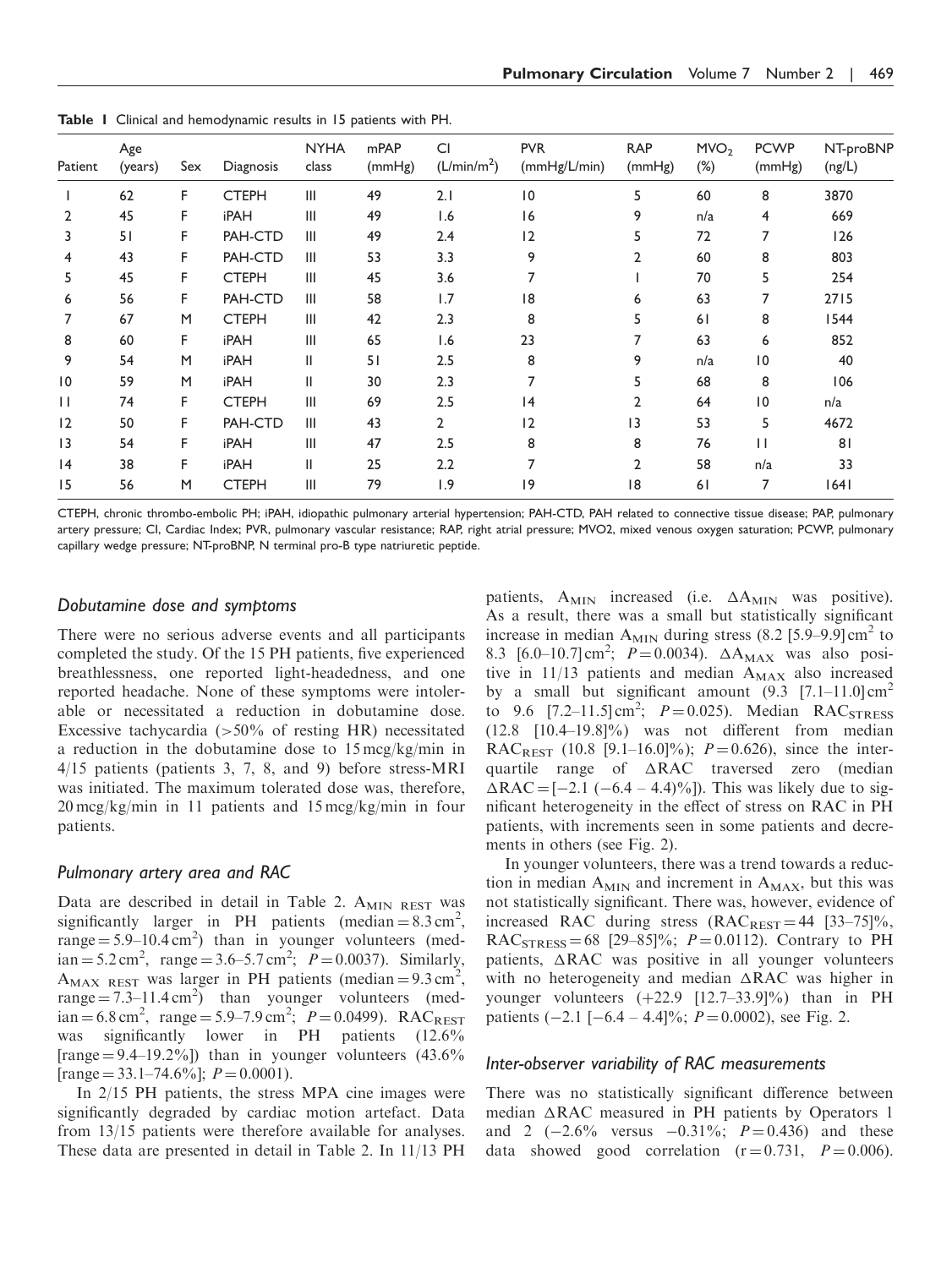|                              | PH patients         |                       | Younger Volunteers              |                          |  |
|------------------------------|---------------------|-----------------------|---------------------------------|--------------------------|--|
|                              | Rest                | <b>Stress</b>         | Rest                            | <b>Stress</b>            |  |
| Pulmonary artery             |                     |                       |                                 |                          |  |
| $A_{MAX}$ (cm <sup>2</sup> ) | $9.3$ (7.1-11.0)    | 9.6 $(7.2 - 11.5)^*$  | 6.8 $(6.0 - 7.9)^{\dagger}$     | $7.1(6.5-8.0)$           |  |
| $A_{MIN}$ (cm <sup>2</sup> ) | $8.2(5.9-9.9)$      | 8.3 $(6.0 - 10.7)$ ** | 5.2 $(3.6-5.7)^{\ddagger}$      | 4.1 $(3.6 - 5.0)$        |  |
| <b>RAC (%)</b>               | $12.6(9.4-19.2)$    | $11.0(9.2 - 16.5)$    | 43.6 $(33.1 - 74.6)^{\ddagger}$ | 67.5 $(29.4 - 85.4)^{#}$ |  |
| Right ventricle              |                     |                       |                                 |                          |  |
| SVI $(mL/m2)$                | $23(17-37)$         | $26(22-34)$           | 47 $(44-49)^{\ddagger}$         | 52 $(49-58)^{\#}$        |  |
| EDVI $(mL/m2)$               | $98(68-113)$        | $81(60-108)$          | $67(61-87)$                     | 64 (58-76)               |  |
| ESVI $(mL/m2)$               | $56(38-73)$         | 42 $(24-54)*$         | 29 $(23-42)^{\dagger}$          | $11 (9 - 22)^{\#}$       |  |
| EF $(\%)$                    | $34(18-43)$         | 40 $(23-46)*$         | 67 $(52-81)^{\ddagger}$         | 85 $(82-93)^{\#}$        |  |
| CI $(L/min/m2)$              | $1.9(1.5-2.4)$      | 2.8 $(2.4-3.5)$ **    | $2.9(2.4-2.9)$                  | 5.2 $(4.4-5.9)^{#}$      |  |
| HR (bpm)                     | 75 (65-87)          | 109 (88-121)**        | $60(50-66)$                     | 87 $(84 - 94)^{\#}$      |  |
| $\eta_{\text{vv}}'$          | $0.6$ $(0.2 - 0.8)$ | $0.8$ $(0.4-1.3)$ **  | $1.7$ (1.0–2.0) <sup>‡</sup>    | 4.9 $(2.9-5.9)^{#}$      |  |

Table 2 MRI was performed at rest and during dobutamine stress in 15 patients with PH and five younger volunteers. Values are median (interquartile range).

A<sub>MAX</sub>, maximum PA area; A<sub>MIN</sub>, minimum PA area; RAC, Relative area change; RV, right ventricle; LV, left ventricle; SVI, stroke volume index; EDVI, end-diastolic volume index; ESVI, end-systolic volume index; EF, ejection fraction; CI, Cardiac Index; HR, heart rate; n'vv, RV SV/ESV.

 $*P < 0.05$ .

 $*p < 0.01$  (PH Stress vs. Rest).

 ${}^{1}_{7}P$  < 0.01 (PH vs. Volunteers at rest).<br> ${}^{#}P$  < 0.05 (Volunteers Stress vs. Rest)

 $^{#}P$  < 0.05 (Volunteers Stress vs. Rest).



Fig. 2 Dobutamine stress-MRI was performed in 15 PH patients and five younger volunteers. Pulmonary artery RAC was measured at rest and during stress (a), allowing calculation of  $\Delta \textsf{RAC}$  (b). In all younger volunteers (depicted by triangles), RAC<sub>STRESS</sub> was greater than  $RAC_{REST}$ ;  $\triangle RAC$  was therefore positive in all. In PH patients (depicted by circles) there was no difference in median  $RAC_{REST}$ (10.8 [9.1–16.0]%) vs. RAC<sub>STRESS</sub> (12.8 [10.4–19.8]%,  $P = 0.626$ ) but responses were variable.  $\triangle$ RAC was negative in 8/13 evaluable PH patients. Median  $\triangle$ RAC was lower in PH patients ( $-2.1$  [ $-6.4 - 4.4$ ]%) than younger volunteers  $(+22.9$  [12.7–33.9]%; P = 0.0002).

The variance of the data appeared similar (Operator 1  $SD = 6.6$ , Operator 2  $SD = 7.2$ ). There was good intraobserver agreement between operator regarding  $\triangle RAC$  $(ICC = 0.862 \t [0.570-0.957], P = 0.001)$ . The level of agreement was superior for  $RAC_{REST}$  0.900 ([0.690–0.969];  $P < 0.001$ ) relative to RAC<sub>STRESS</sub>  $(0.864 \, [0.46 - 0.961];$  $P < 0.001$ ).

# RV measurements and RV-PA coupling  $(\eta^{\prime}{}_{\mathsf{VV}})$

As shown in Table 2,  $\eta'_{VV}$  REST was significantly lower in PH patients (0.62 [0.24–0.79]) than in younger volunteers  $(1.69 \,[1.071-2.03], P = 0.0005)$ , in whom it exceeded unity. In PH patients, there was evidence of RV systolic dysfunction, with statistically significant differences in RVSVI, RVEF, and RVESVI, relative to younger volunteers. All RV measurements were normal in volunteers.

In PH patients,  $\eta'_{VV}$  increased significantly with dobutamine stress (median  $\Delta \eta'_{\text{VV}}$ : +0.2, P < 0.001), but median  $\eta'_{VV}$  stress remained below unity (0.8). Dobutamine stress resulted in a statistically significant fall in RVESVI (median  $\triangle$ RVESVI = -14 mL,  $P = 0.0353$ ) and increment in RVEF (median  $\triangle$ RVEF = +6%, P = 0.0181). Cardiac index (CI) increased significantly (median  $\Delta \text{CI} = +0.8 \text{ L}$  $\min/m^2$ ,  $P = 0.0001$ ), but since RVSVI did not change (median  $\Delta$ RVSVI = +3 mL,  $P = 0.208$ ) this was mediated purely by increased HR (median  $\Delta HR = +39$  beats per minute [bpm],  $P < 0.0001$ ).

In younger volunteers, dobutamine resulted in significantly increased  $\eta'_{VV}$  (median  $\Delta \eta'_{VV} = +3.2$ ,  $P = 0.004$ ), RVSVI (median  $\Delta$ RVSVI = +5 mL,  $P = 0.0312$ ), RVEF (median  $\triangle$ RVEF = +18%,  $P = 0.0343$ ), HR (median  $\triangle$ HR = +27 bpm,  $P = 0.0035$  and CI (median

 $^{\dagger}P < 0.05$ .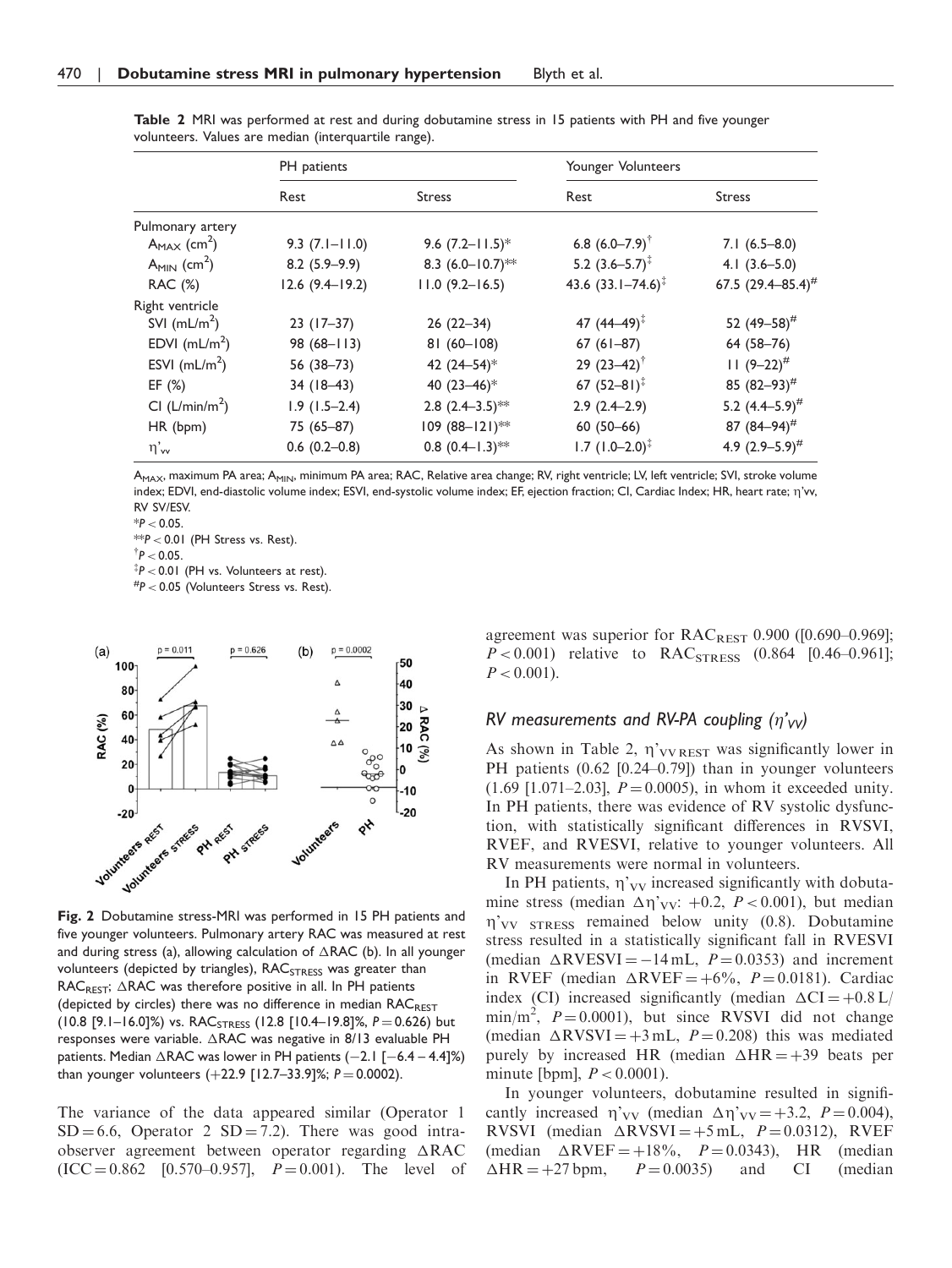$\Delta$ CI = +2.3 L/min/m<sup>2</sup>  $P = 0.0037$  and significantly decreased RVESVI (median  $RVESVI = -18$  mL,  $P = 0.0012$ .

### Prognostic impact of RAC in PH patients

Survival data need to be interpreted with caution in a study of this size. With this caveat, long-term survival appeared significantly poorer in patients with low  $\Delta RAC$ , defined by a  $\triangle$ RAC below the median value (-2.6%) (log-rank Chi square  $= 4.0$ ,  $P = 0.045$ , see Fig. 3. The hazard ratio for death in the low  $\triangle$ RAC group was 4.46 although the lower end of the 95% CI was close to 1 (95% CI = 1.08– 24.5). In all but one of the better prognosis (higher  $\triangle RAC$ ) groups,  $\triangle RAC$  was positive, although the magnitude of this increase was much lower than that seen in healthy younger volunteers.

There was no statistically significant difference in survival between groups dichotomized around median values of  $RAC_{REST}$  (log-rank  $P = 0.47$ ) or  $RAC_{STRESS}$  (log-rank  $P = 0.59$ . Similarly,  $\eta'_{VV}$  REST,  $\eta'_{VV}$  STRESS, and  $\Delta \eta'_{VV}$ yielded no prognostic information (log-rank  $P$  values  $= 0.77$ , 0.95, and 0.62, respectively). Likewise, MRI-derived RVEF, RVSVI (at rest or stress), and invasive hemodynamic values provided no statistically significant prognostic information.

# Correlates of RAC and  $\eta'_{VV}$

100

80

60

40

 $20<sub>2</sub>$ 

 $\mathbf{0}$  $\mathbf 0$ 

% Survival

PH patients.  $RAC_{REST}$ ,  $RAC_{STRESS}$ , and  $\triangle RAC$  were each correlated against 19 other variables, including resting hemodynamics and MRI measurements of RV and PA function Therefore, the adjusted level of significance for these comparisons was  $P < 0.002$ .  $\triangle RAC$  correlated inversely with  $\Delta A_{\text{MIN}}$  (r = -0.84, *P* < 0.0006).  $\Delta RAC$  did not correlate with  $\Delta A_{MAX}$  or any other data, including those indicative of RV dysfunction (e.g.  $RVEF_{REST}$ ,  $\triangle RVEF$ , RVSVI<sub>REST</sub>, or  $\Delta$ RVSVI) or RV-PA coupling (e.g.  $\eta'_{VV}$ 



Log Rank p = 0.041, HR 4.46 (1.08 - 24.5)

2000

3000

4000

 $\triangle$  RAC  $\ge$  -2.6%

 $\triangle$  RAC < -2.6%

1000

at rest or stress). There were no statistically significant correlations between  $RAC_{REST}$  or  $RAC_{STRESS}$  and resting hemodynamic data or any correlations with rest or stress MRI measurements. However, consistent relationships approaching statistical significance were observed between  $RAC<sub>STRESS</sub>$  and measures of stress RV-PA coupling, as  $\eta'_{VV}$  stress (r=0.75, P=0.004) and  $\Delta \eta'_{VV}$  (r=0.75,  $P = 0.005$ ). A similar association, of borderline significance was observed between  $RAC<sub>STRESS</sub>$  and  $\triangle RVEF$  (r = 0.73,  $P = 0.006$ .

 $\eta'$ vv REST,  $\eta'$ vv STRESS, and  $\Delta \eta'$ vv were correlated against 18 other variables, including resting hemodynamics and MRI measurements of RV and PA function. Therefore, the adjusted level of significance for these comparisons was  $P < 0.003$ .  $\eta'_{VV REST}$  correlated with RVEF<sub>REST</sub> (r = 0.99,  $P < 0.0001$ ) and RVMI (r = 0.81,  $P = 0.005$ ).  $\eta'_{VV}$  STRESS correlated less strongly, but still significantly with RVEF<sub>STRESS</sub>  $(r=0.90, P<0.0001)$ , and with RVMI  $(r=0.79, P=0.0007)$ .  $\Delta \eta'_{VV}$  did not correlate significantly with any variable.

Younger volunteers. In younger volunteers, there were no statistically significant relationships identified between  $RAC_{REST}$ ,  $RAC_{STRESS}$ ,  $\Delta RAC$ ,  $\eta$ <sup>'</sup>vv rest,  $\eta$ <sup>'</sup>vv stress, and  $\Delta \eta'_{VV}$  and MRI-derived RV measurements. Invasive hemodynamics were not recorded in younger volunteers.

### **Discussion**

In this study, there was considerable heterogeneity in the effect of dobutamine stress on RAC  $(\Delta RAC)$  in 15 patients with PH (see Fig. 2). This was in contrast to the effect in younger volunteers, in whom  $\triangle RAC$  was universally positive (median  $\triangle RAC = +23\%$ ). In 8/13 PH patients,  $\triangle RAC$ was negative, indicating that the PA became less distensible during stress. In others, there was a marginal increase, but this was not of the same magnitude to that seen in younger volunteers.  $\triangle RAC$  proved to be the only prognostically significant variable in this study but these results must be interpreted with caution in a study of this size. Notwithstanding this, patients with a below median  $\triangle RAC$  (<-2.6%) had a hazard ratio for death over the ten-year follow-up period of 4.46 (95% CI = 1.08–24.5, see Fig. 3). These data provide a potentially intriguing insight into the pathophysiology of adverse outcomes in PH from which hypotheses for future studies can be generated.

# Associations with  $\Delta$ RAC and potential mechanisms

Possible explanations for the potential prognostic importance of  $\triangle RAC$  can be found in the relationships identified between it and other data (Table 3). The only statistically significant correlation identified, after adjusting for the multiple comparisons involved, was with  $\Delta A_{MIN}$ . We found no association between  $\Delta \text{RAC}$  and  $\Delta A_{\text{MAX}}$ . This suggests that increasing diastolic PA area  $(A<sub>MIN</sub>)$  during stress was the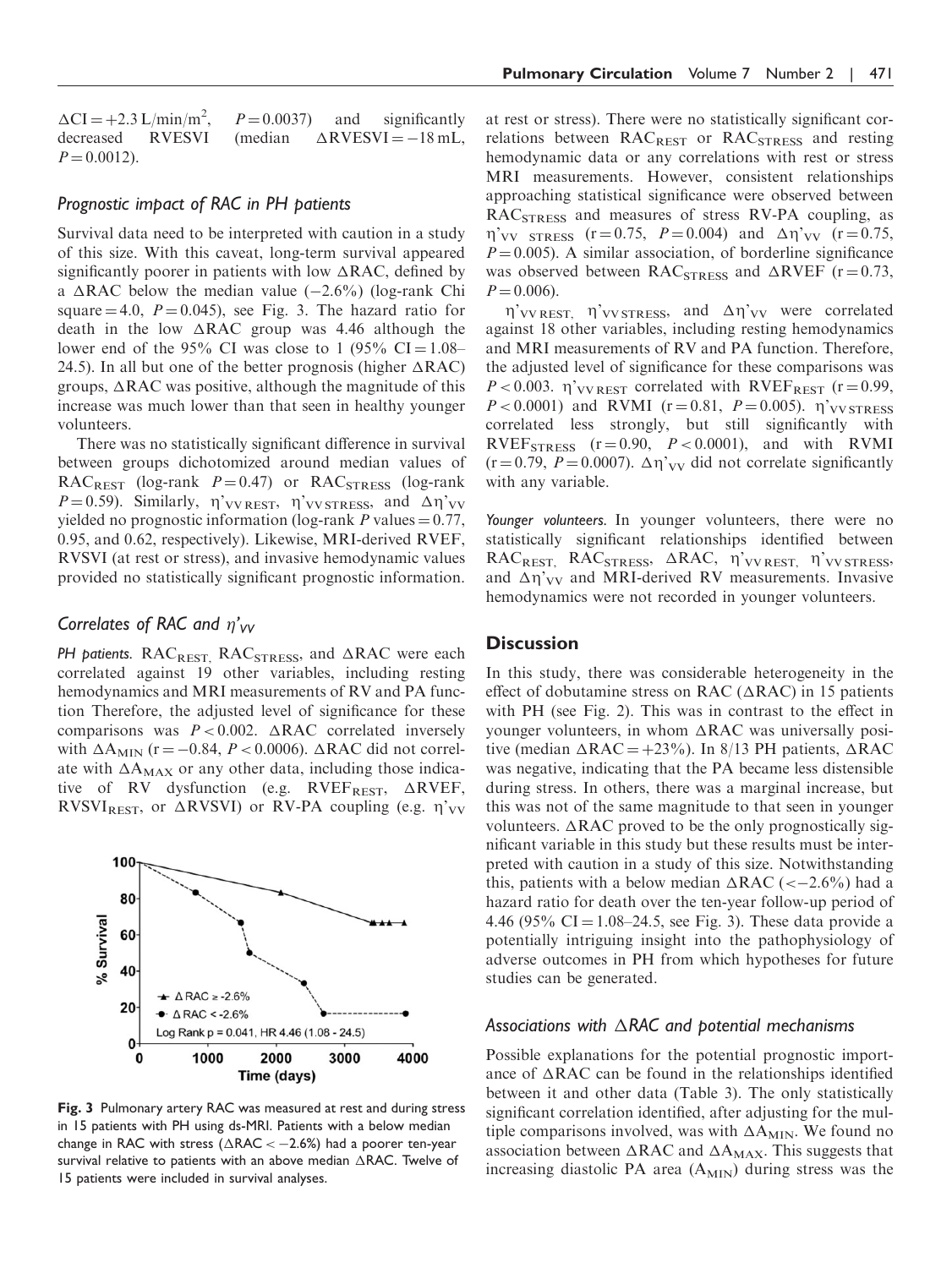|                                     | Low $\triangle$ RAC                    | High $\triangle$ RAC   | Younger volunteers     |
|-------------------------------------|----------------------------------------|------------------------|------------------------|
| Stress PA                           |                                        |                        |                        |
| $\triangle$ RAC (%)                 | $-6.4$ ( $-14.6$ - $-3.1$ <sup>*</sup> | $3.4 (-2.1 - 8.4)$     | 37.2 (21.4–152.0)      |
| $\Delta A_{MAX}$ (cm <sup>2</sup> ) | $0.23$ (-0.53-0.78)                    | $0.32$ (0.01-0.54)     | $0.82$ (-1.04-1.33)    |
| $\Delta A_{MIN}$ (cm <sup>2</sup> ) | $0.67$ $(0.36 - 1.09)^*$               | $0.04 (-0.01 - 0.52)$  | $-0.01$ (-1.80-0.22)   |
| <b>Stress RV</b>                    |                                        |                        |                        |
| $\triangle$ SVI (%)                 | $-2$ (-21-43)                          | $15 (-3-116)$          | $22(0-43)$             |
| $\Delta$ EF (%)                     | $1(-25-54)$                            | $17 (-8 - 227)$        | $46(4-62)$             |
| $\triangle$ HR (%)                  | $51(30-114)$                           | $30(10-56)$            | 49 (28-89)             |
| RV-PA coupling                      |                                        |                        |                        |
| $\eta'_{\text{vv}}$ REST            | $0.51(0.11 - 1.26)$                    | $0.46$ (0.16-0.89)     | $1.69$ (1.01-2.30)     |
| $\eta'_{\text{vv}}$ STRESS          | $0.80(0.09 - 2.52)$                    | $0.66$ $(0.21 - 1.69)$ | $4.86$ $(2.81 - 6.13)$ |
| Resting hemodynamics                |                                        |                        |                        |
| PVR (mmHg/L/min)                    | $11(8-19)$                             | $9.5(7-23)$            | <b>NR</b>              |
| sPAP (mmHg)                         | $92(76 - 132)$                         | $70(38 - 112)$         | <b>NR</b>              |
| PAPP (mmHg)                         | $61(52-84)$                            | $40(26 - 76)$          | <b>NR</b>              |
| $MVO2$ (%)                          | $63(60 - 76)$                          | $63(53 - 70)$          | <b>NR</b>              |

Table 3 MRI was performed at rest and during dobutamine stress in 15 patients with PH and five younger volunteers. Thirteen 15 PH participants with evaluable  $\Delta {\sf RAC}$  are dichotomized around the median (–2.6%). Values are median (range). Statistically significant differences between low and high  $\Delta \textsf{RAC}$  groups are highlighted.

PA, pulmonary artery; RV, right ventricle; RAC, relative area change; RV, right ventricle; A<sub>MAX</sub>; maximum PA area; A<sub>MIN</sub>, minimum PA area; SVI, stroke volume index; EF, ejection fraction; HR, heart rate; PVR, pulmonary vascular resistance; sPAP, systolic pulmonary artery pressure; MVO2, mixed venous oxygen saturation; n'vv, RV stroke volume/RV end-systolic volume ratio; NR, not recorded.  $*P < 0.01$  (low  $\triangle$ RAC vs. high  $\triangle$ RAC).

principal reason for the fall in RAC in the poor prognosis PH subgroup. In the younger volunteer population, this behavior was not observed. Instead, the systolic area of the main PA  $(A_{MAX})$  tended to increase, while  $A_{MIN}$ tended to decrease; resulting in a universally positive  $\triangle$ RAC. Conversely, in PH patients, both  $A_{MAX}$  and  $A_{MIN}$ increased with no overall change in median RAC, but highly variable  $\triangle RAC$  in individual patients. The factors responsible for this variation are likely to be complex, and include the combined effects of PA stiffening, RV systolic dysfunction, and abnormal RV pressure loading.

We identified consistent trends to association between RAC<sub>STRESS</sub> and RV-PA coupling efficiency during stress  $(\eta_{\text{VV} \text{STRES}}$  [r = 0.75, P = 0.004] and  $\Delta \eta_{\text{VV}}$  [r = 0.75,  $P = 0.005$ ]). Although these associations did not reach our adjusted level of statistical significance, they suggest that increased RV-PA coupling inefficiency may be an important mediator of reduced  $\triangle RAC$  and might contribute to adverse outcomes. However, we found no detectable differences in coupling efficiency (as  $\eta'_{VV}$ ) between the high and low  $\triangle RAC$  groups, so cannot draw any definitive conclusions in this area. We did find that RV-PA coupling efficiency was less tightly correlated to RV systolic function during stress than at rest, since the correlation coefficient between RVEF and  $\eta'_{VV}$  fell from 0.99 to 0.90 (P value for both <0.0001). This suggests that additional factor(s), likely including proximal PA stiffening, may become more influential under stress conditions. Importantly, we did not identify any significant relationship between RAC and either mean PAPP or PAPP. Mean PAP is a reflection of steady flow conditions and resistance in the small pulmonary arteries, while PAPP is linearly correlated with the pulmonary circulation distensibility co-efficient,  $\alpha$ <sup>7,22</sup>

# Translational potential: mechanisms of stress-induced PA stiffening

Although our data suggest that the principal determinant of low  $\triangle RAC$ , and potentially a poorer outcome in this study, was proximal PA stiffening, these findings are not sufficient to precisely resolve the mechanism(s) involved. A better understanding from future studies is clearly desirable. If the prognostic impact of  $\triangle RAC$  is validated elsewhere, these mechanisms might be targetable by novel PH therapies specific to the proximal PA. Potential mechanisms are discussed here.

In PH, the distal vasculature is already fully recruited and distended at rest. Dobutamine stress results in abnormal RV pressure loading, with pressure-induced stiffening of the proximal arteries and early return of reflected pressure waves with transmission of these forces onto the still-ejecting  $RV<sup>23</sup>$  This would generate extreme trans-mural diastolic PAP and an increase in  $A_{MIN}$  and may have resulted in the fall in RAC is some PH patients during stress. An alternative mechanism would be an inability to increase proximal vascular tone during stress. Also, thickening and stiffening of the proximal PA could result in a decrease in diastolic elastic recoil. Remodeling of the PA due to chronic PH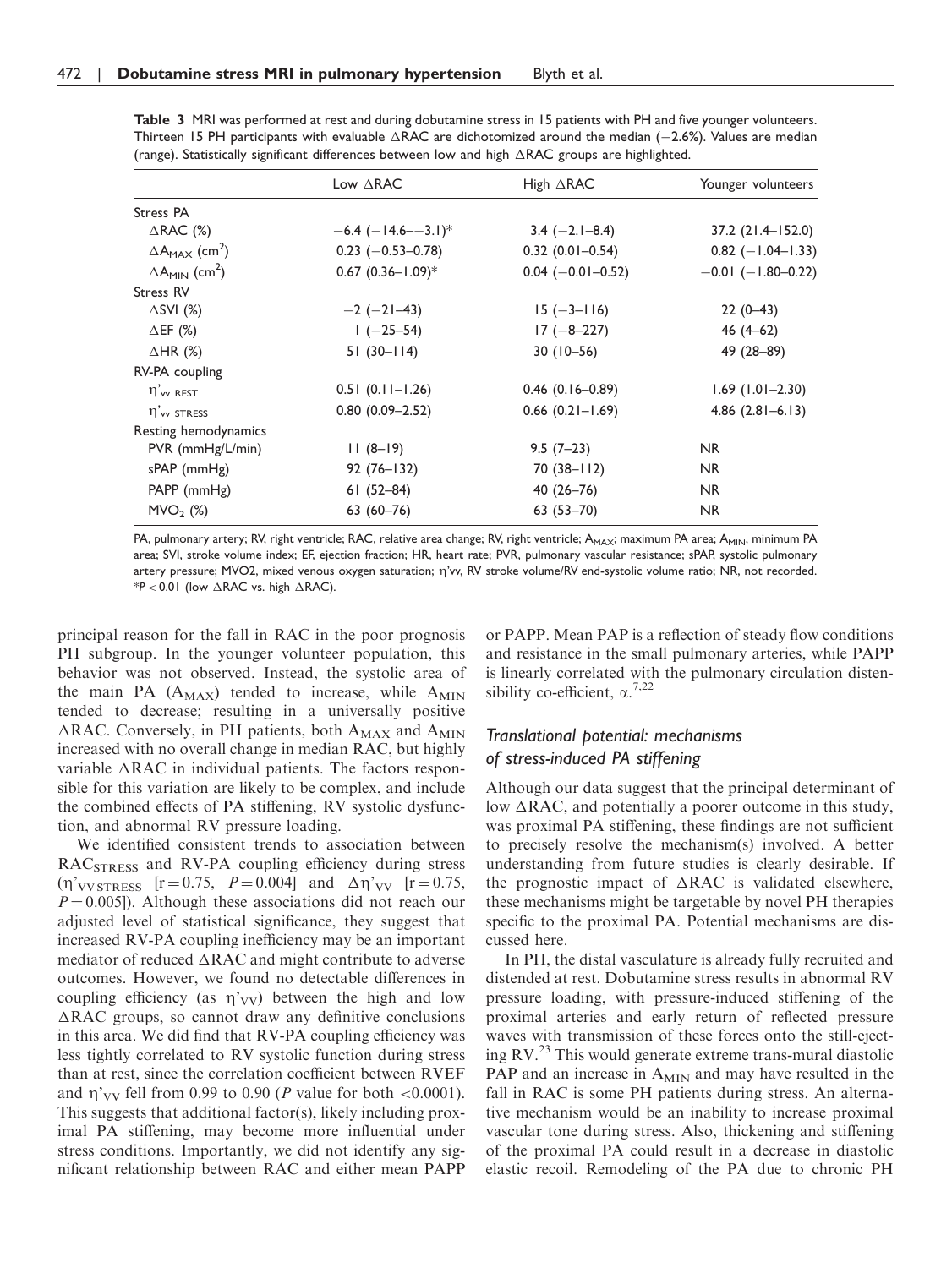would explain why, even in the presence of a dobutamineinduced increase in CI, A<sub>MIN</sub> was unchanged or mildly increased compared to resting conditions in the PH patients studied. The relative importance of these mechanisms should be explored in future studies, which if large enough might also be able to define specific mechanisms in PH groups. For example, differing biomechanics are highly plausible in idiopathic PAH versus CTEPH and in subtypes of CTEPH, but could not be meaningfully explored in this study.

### The influence of RV function

In the current study, we did not observe any statistically significant difference in RV performance parameters between low and high  $\triangle RAC$  sub-groups (Table 3). However, the numbers involved were small, making meaningful sub-group comparisons difficult. We did observe a trend towards lower RV function in the poor prognosis, low  $\triangle RAC$  group (median  $\triangle RVEF = 1\%$  versus 17%; median  $\Delta$ RVSVI =  $-2\%$  versus 15%, see Table 3). These observations would be in keeping with multiple previous associations between adverse survival and reduced RV performance in  $PH.$ <sup>1-3</sup> Detection of a relationship between  $\triangle$ RAC and survival, where none is observed with RV parameters, may reflect a Type II error due to the small sample size, but may also indicate that the prognostic impact of the vascular response to stress (as  $\triangle RAC$ ) exceeds that of the ventricular response (as  $\triangle$ RVEF,  $\triangle$ RVSV). The latter hypothesis is supported by recent data reported by Vanderpool et al., which describe a hierarchy of prognostic biomarkers in PH patients.<sup>24</sup> In that study, RV-PA coupling outperformed RVEF (both measured by MRI) and invasive hemodynamics in multivariable prognostic models. We did not perform a multivariable analysis to determine the relative prognostic value of RAC and RV responses because the small samples size precludes this. However, we doubt that any additional prognostic information derived from  $\triangle RAC$ would justify the additional cost and burden of ds-MRI in clinical practice. RV performance is well established as the primary prognostic tool in PH and can be easily assessed by resting CMR.<sup>14</sup> Instead, the point of this study is primarily conceptual and hypothesis generating. Specifically, our data suggest (but do not prove) that proximal PA function may be a more important determinant of outcome, or response to particular PH therapies, than RV function in some PH patients. The predictive value of vascular response was previously demonstrated in an MRI pilot study, reported by Jardim, in which a RAC threshold of 10% differentiated responders from non-responders to calcium channel blockers with  $100\%$  sensitivity and 56% specificity.<sup>25</sup>

### Comparison with previous studies

Swift et al. recently demonstrated that  $RAC_{REST}$  was prognostically important in patients with early-stage disease, as

In an earlier study, we reported a non-linear, complex relationship between PAPP and survival in 67 patients with PH.<sup>7</sup> In that study, although PAPP correlated linearly with distal pulmonary arterial distensibility, as described by a, mortality was associated in a non-linear fashion. Patients with intermediate levels of PAPP had the highest mortality, likely reflecting greater RV dysfunction in that cohort. Unlike PAPP,  $\triangle$ RAC may be capable of integrating information regarding pulmonary arterial stiffening and RV function in patients with PH, resulting in a linear relationship with survival, similar to that previously reported by Mahapatra et al. regarding pulmonary arterial capacitance  $(RVSV/PAPP)<sup>26</sup>$  Although we found no statistically significant differences in measures of RV performance in  $\triangle RAC$ sub-groups (Table 3) a future, larger study would be able to determine these factors more adequately.

Our results differ from previous literature in that we did not find a correlation between RAC<sub>REST</sub> and invasive PA pressures, or any prognostic influence of  $RAC_{REST}$ . We did, however, demonstrate a relationship between  $\triangle RAC$  and survival. The most likely explanation for this apparent discordance is the small sample size of the current study. The previous studies investigating  $RAC_{REST}$  involved  $86^{12}$  and 13413 patients, respectively. It may be that the additional sensitivity provided by stress imaging allowed detection of a prognostic relationship with  $\Delta \text{RAC}$  but not  $\text{RAC}_{\text{REST}}$ . We therefore do not believe that our findings conflict with these earlier studies. Instead, we think it is more likely that our sample was simply too small to detect the relationships they observed without stress.

### Study limitations

It is essential to interpret the survival data in the current study with caution given the small sample size. However, this was necessitated by the relatively low incidence of PH and the complexity and invasive nature of the measurements. The sample size calculation for the study used data recorded at rest because no stress data had been published at that time. However, a post-hoc power calculation using the actual difference in median  $\triangle RAC$  observed between rest and stress in PH participants indicates that the sample recruited  $(n = 15)$  delivered 98.8% power. Nevertheless, the small sample means it is possible that additional factors involved in adverse RAC behavior have not been detected, including a more significant impact of RV dysfunction, which appears possible from our data. A further limitation is the poor age matching of volunteer and PH populations (median age of volunteers  $=$  33 [31–49] years, PH patients = 54 [45–60] years;  $P = 0.013$ ). This reflected difficulty in recruiting age-matched normal controls not taking any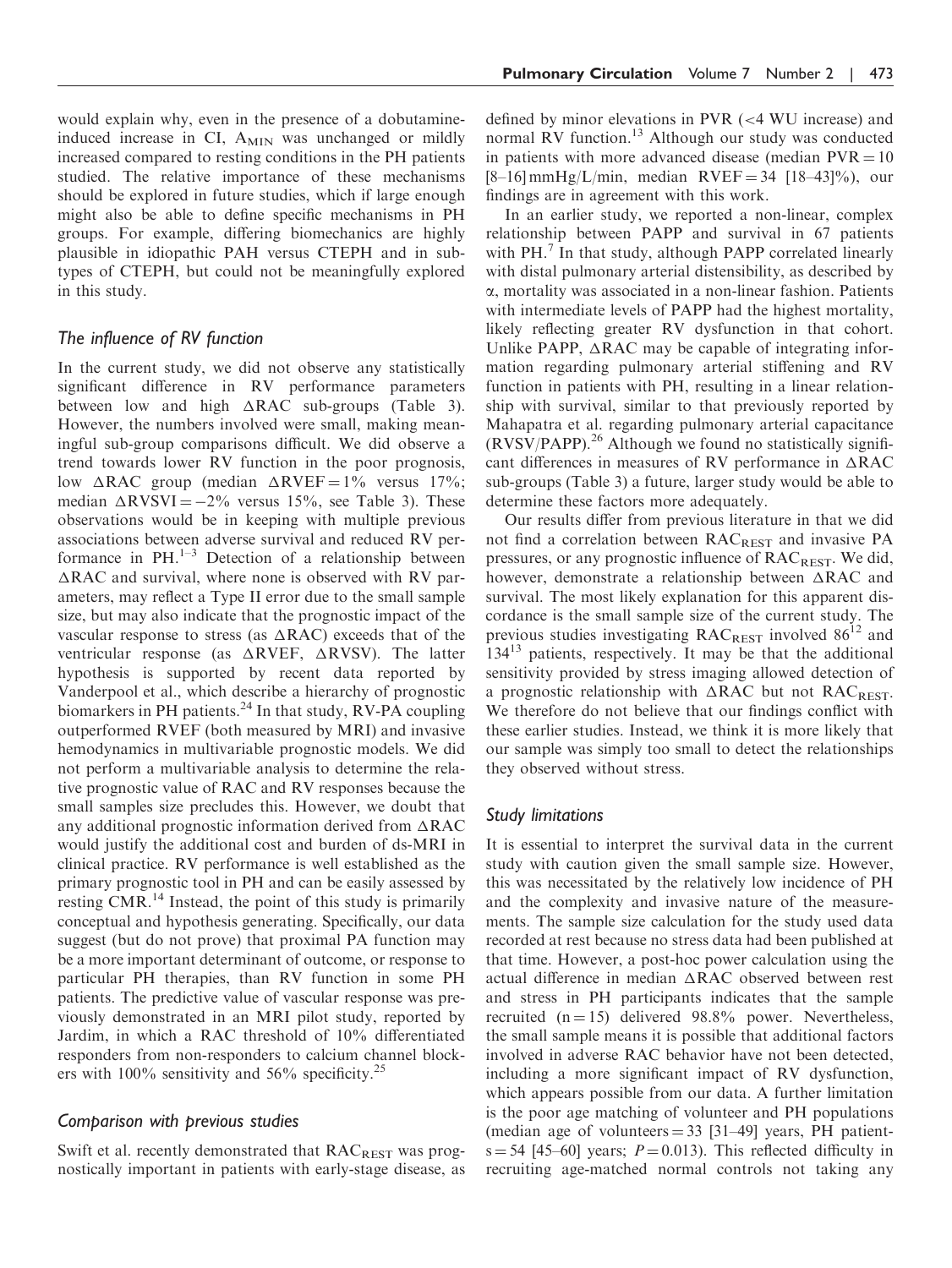cardiac medications. Nevertheless, it is possible that the differences in response to dobutamine between cohorts were purely due to age. However, this seems unlikely since previous authors have reported similar differences in RAC between PH patients and age matched controls at rest.<sup>12,13</sup> Furthermore, we found no difference in the age of PH patients with high  $\triangle RAC$  (48 [43–59] years) versus low  $\triangle RAC$  (55 [53–58] years;  $P = 0.227$ ). In addition, there was no correlation between age and  $\triangle RAC$  (r = -0.138,  $P = 0.64$ ) or RAC<sub>STRESS</sub>  $(r = -0.135,$  $P = 0.645$ . Importantly, the poor age matching between PH patients and volunteers would not affect our conclusions regarding the influence of  $\triangle$  RAC on survival in the PH cohort.

# **Conclusions**

In this study, low  $\triangle RAC$  was associated with proximal PA stiffening during dobutamine stress. A low (and frequently negative)  $\triangle RAC$  in response to dobutamine was also associated with an adverse clinical outcome, although these results need to be interpreted with caution given the size of the study. Interestingly, RV performance was not strongly associated with low  $\Delta RAC$ , nor predictive of long-term survival, suggesting that the vascular response to stress may have more prognostic value than the ventricular response in some PH patients. A larger, prospective study is required to validate the potential prognostic impact of  $\triangle$ RAC during dobutamine-stress MRI in patients with PH. If this confirms the data reported here, and better defines the biomechanics involved, it may be worth pursuing disease modifying therapies targeted to the proximal PA circulation.

### Conflict of interest

The author(s) declare that there is no conflict of interest.

### Funding

This study was supported by a project grant from Chest, Heart  $\&$ Stroke Scotland. KGB is currently supported by a NHS Research Scotland Senior Research Fellowship. Support from NIH 1R01HL105598 (to NCC) is also gratefully acknowledged.

### **References**

- 1. van Wolferen SA, Marcus JT, Boonstra A, et al. Prognostic value of right ventricular mass, volume, and function in idiopathic pulmonary arterial hypertension. Eur Heart J 2007; 28: 1250–1257.
- 2. Sandoval J, Bauerle O, Palomar A, et al. Survival in primary pulmonary hypertension. Validation of a prognostic equation. Circulation 1994; 89: 1733–1744.
- 3. Fijalkowska A, Kurzyna M, Torbicki A, et al. Serum N-terminal brain natriuretic peptide as a prognostic parameter in patients with pulmonary hypertension. Chest 2006; 129: 1313–1321.
- 4. Sitbon O, Humbert M, Nunes H, et al. Long-term intravenous epoprostenol infusion in primary pulmonary

hypertension: prognostic factors and survival. J Am Coll Cardiol 2002; 40: 780–788.

- 5. Eysmann SB, Palevsky HI, Reichek N, et al. Two-dimensional and Doppler-echocardiographic and cardiac catheterization correlates of survival in primary pulmonary hypertension. Circulation 1989; 80: 353–360.
- 6. D'Alonzo GE, Barst RJ, Ayres SM, et al. Survival in patients with primary pulmonary hypertension. Results from a national prospective registry. Ann Intern Med 1991; 115: 343–349.
- 7. Blyth KG, Syyed R, Chalmers J, et al. Pulmonary arterial pulse pressure and mortality in pulmonary arterial hypertension. Respir Med 2007; 101: 2495-2501.
- 8. Sharma T, Lau EMT, Choudhary P, et al. Dobutamine stress for evaluation of right ventricular reserve in pulmonary arterial hypertension. Eur Respir J 2015; 45: 700–708.
- 9. Bellofiore A, Roldán-Alzate A, Besse M, et al. Impact of acute pulmonary embolization on arterial stiffening and right ventricular function in dogs. Ann Biomed Eng 2013; 41: 195–204.
- 10. Lotz J, Meier C, Leppert A, et al. Cardiovascular flow measurement with phase-contrast MR imaging: basic facts and implementation. Radiographics 2002; 22: 651–671.
- 11. Sanz J, García-Alvarez A, Fernández-Friera L, et al. Right ventriculo-arterial coupling in pulmonary hypertension: a magnetic resonance study. Heart 2012; 98: 238–243.
- 12. Gan CT-J, Lankhaar J-W, Westerhof N, et al. Noninvasively assessed pulmonary artery stiffness predicts mortality in pulmonary arterial hypertension. Chest 2007; 132: 1906–1912.
- 13. Swift AJ, Rajaram S, Condliffe R, et al. Pulmonary artery relative area change detects mild elevations in pulmonary vascular resistance and predicts adverse outcome in pulmonary hypertension. Invest Radiol 2012; 47: 571–577.
- 14. Benza R, Biederman R, Murali S, et al. Role of cardiac magnetic resonance imaging in the management of patients with pulmonary arterial hypertension. J Am Coll Cardiol 2008; 52: 1683–1692.
- 15. Galie` N, Torbicki A, Barst R, et al. Guidelines on diagnosis and treatment of pulmonary arterial hypertension. The Task Force on Diagnosis and Treatment of Pulmonary Arterial Hypertension of the European Society of Cardiology. Eur Heart J 2004; 25: 2243–2278.
- 16. Blyth KG, Groenning BA, Martin TN, et al. Contrast enhanced-cardiovascular magnetic resonance imaging in patients with pulmonary hypertension. Eur Heart J 2005; 26: 1993–1999.
- 17. Blyth KG, Groenning BA, Mark PB, et al. NT-proBNP can be used to detect right ventricular systolic dysfunction in pulmonary hypertension. Eur Respir J 2007; 29: 737–744.
- 18. Lorenz CH, Walker ES, Morgan VL, et al. Normal human right and left ventricular mass, systolic function, and gender differences by cine magnetic resonance imaging. J Cardiovasc Magn Reson 1999; 1: 7–21.
- 19. Sunagawa K, Maughan WL and Sagawa K. Optimal arterial resistance for the maximal stroke work studied in isolated canine left ventricle. Circ Res 1985; 56: 586–595.
- 20. Fourie PR, Coetzee AR and Bolliger CT. Pulmonary artery compliance: its role in right ventricular-arterial coupling. Cardiovasc Res 1992; 26: 839–844.
- 21. Casalino E, Laissy JP, Soyer P, et al. Assessment of right ventricle function and pulmonary artery circulation by cine-MRI in patients with AIDS. Chest 1996; 110: 1243–1247.